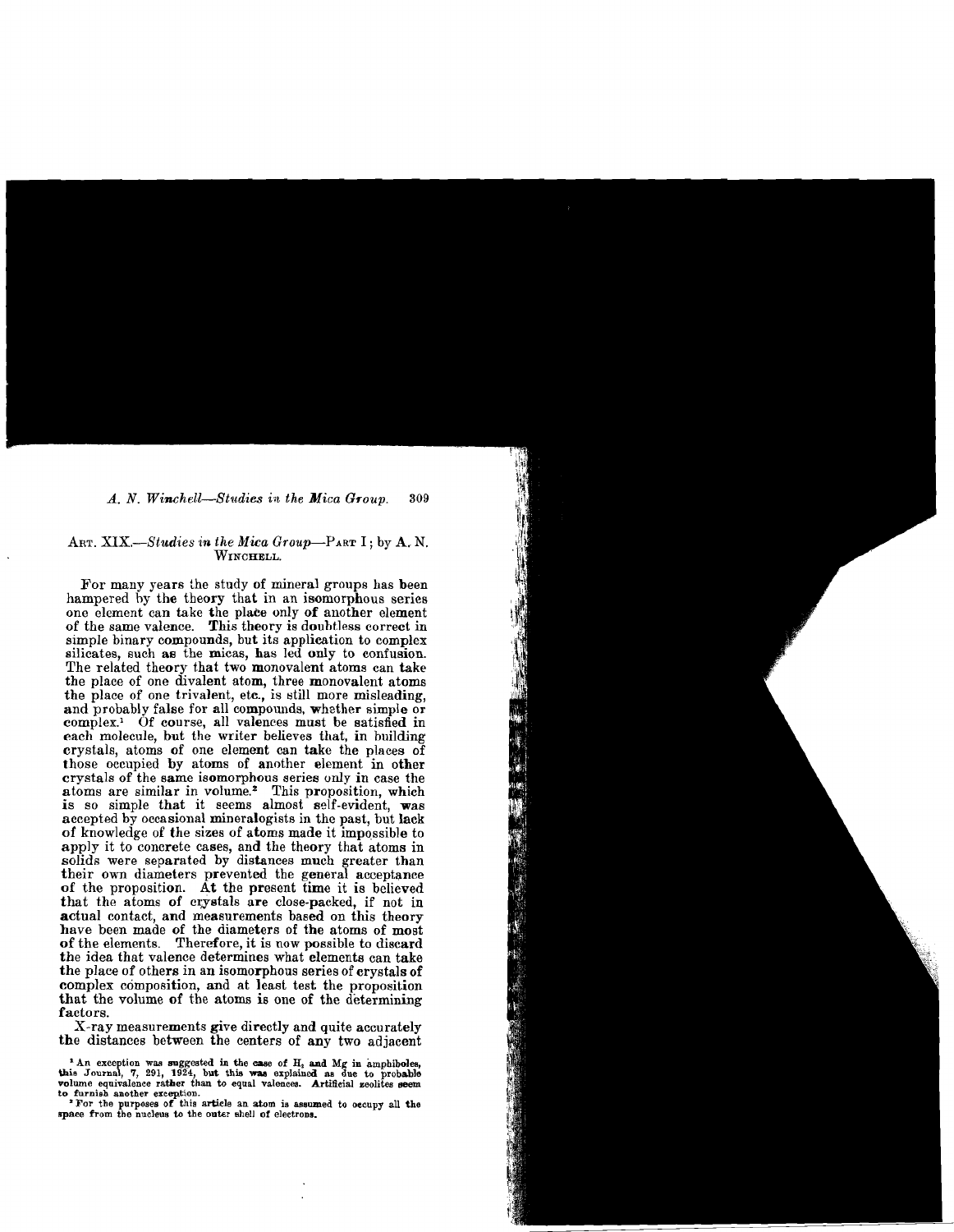atoms in any crystal, but to deduce the sizes of the atoms from these measures it is necessary to assume, first, that the atoms are "close-packed" or in contact, an assumption which is in harmony with the present views of most physicists; and, second, that half the atomic-center distance in a crystallized metal is equal to the radius of an atom of the same element in any compound. The second assumption is probably only an approximation, and Davey<sup>3</sup> on the basis of a substitute assumption, has obtained results which are decidedly different from those of Bragg,<sup>4</sup> but they are not quoted in the following table because they are measurements of ions rather than of atoms.

In order to convert atomic diameters, or radii, thus obtained, into atomic volumes it is necessary, at present, to make a third assumption, namely, that atoms are spherical in shape. According to current theories of atomic structure this assumption is a rough approximation for the atoms of all elements except hydrogen, which may be considered to be disc-shaped, provided its electron travels always in a single plane. If atoms are in contact in all crystals, it is evident that they must vary in size, since the atomic-center distances are distinctly different in such cases as diamond and graphite, sphalerite and wurtzite, calcite and aragonite, etc. It is considered probable that atoms do vary in size under differing physical conditions, perhaps as much as thirty per cent, but this variation may be expected to be roughly uniform for all kinds of atoms, so that *relative* size would not change so much under varying conditions. Furthermore, according to measures of Bragg and others, atoms of certain elements differ in volume by amounts much greater than thirty per cent.

The most important available data are summarized in the following table, in which the volumes are computed from atomic diameters given by the authors quoted by means of the approximate formula:  $V = 4.2r^3$ . The elements are arranged in the order of increasing size and the unit of measure is the cubic angestrom or one cubic centimeter x 10<sup>-24</sup>. For comparison atomic volumes derived from atomic weights divided by density are added.

\* Phys. Rev., 22, p. 211, 1923. 'Phil. Mag., 40, p. 169, 1920.

 $\mathbb{I}$ 

 $\begin{array}{c} \hline \end{array}$ 

 $\mathbf{1}$ 

 $\parallel$ 

 $\parallel$ 

 $\mathbf{1}$ 

 $\frac{3}{2}$ 

 $\mathbb I$ 

H

H

 $\mathbf{B}$ 

## A. N. Winchell-Studies in the Mica Group. 311

TABLE I. Approximate Atomic Volumes of Elements.

| Element   | Bragg <sup>s</sup> | Huggins <sup>®</sup> | Atomic Volume from X-ray Data.<br>Atoms in various compounds. Uncombined. divided by<br>Wherry' | $_{\text{Davey}}$ | Atomic<br>Weight<br>Density |
|-----------|--------------------|----------------------|-------------------------------------------------------------------------------------------------|-------------------|-----------------------------|
| Oxygen    | 1.2                | 1.2                  | 1,2                                                                                             |                   |                             |
| Fluorine  | 1,3                |                      | 2,6                                                                                             |                   |                             |
| Hydrogen  |                    | 1.6                  | 3.6<br>(inice)                                                                                  |                   |                             |
| Hydrogen  |                    |                      | $2.4$ (in haloids)                                                                              |                   |                             |
| Carbon    | 1.9                | 1.9                  | 1.4                                                                                             |                   |                             |
| Sulphur   | 4.5                | 4.7                  | 4.9                                                                                             | 4.5               |                             |
| Chlorine  | 4.9                | 3.7                  | 10.3                                                                                            |                   |                             |
| Beryllium | 6.4                | 4.9                  | 6.4                                                                                             | 8.6               |                             |
| Silicon   | 6.8                | 6.8                  | 6.4                                                                                             | 6.7               | 4.6                         |
| Zinc      | 9.7                | 9.6                  | 10.                                                                                             | 12.               | 11.4                        |
| Aluminum  | 10.                |                      | 12.                                                                                             | 12.               | 9.2                         |
| Nickel    | 10.                |                      | 10.                                                                                             | 8.                | 10.6                        |
| Copper    | 11.                | 12.                  | 6.                                                                                              | 9.                | 6.6                         |
| Iron      | 12.                | 8.                   | 9,                                                                                              | 8.                | 7.1                         |
| Chromium  | 12.                |                      |                                                                                                 |                   | 7.2                         |
| Titanium  | 12.                |                      | 13.                                                                                             | 13.               | 7.7<br>13.6                 |
| Magnesium | 12.                | 9.                   | 13.                                                                                             | 17.               | 14.0                        |
| Manganese | 13.                | 11.                  | 14.                                                                                             |                   | 7.4                         |
| Lithium   | 14.                |                      | 8.                                                                                              | 16.               | 13.1                        |
| Calcium   | 21.                |                      | 22.                                                                                             | 31.               | 25.2                        |
| Sodium    | 23.                |                      | 14.                                                                                             | 27.               | 23.7                        |
| Lead      | 29.                |                      | 24.                                                                                             | 22.               | 18.3                        |
| Strontium | 31.                |                      | 29.                                                                                             | 42.               | 32.6                        |
| Potassium | 37.                |                      | 24.                                                                                             | 49.               | 45.3                        |
| Barium    | 39.                |                      | 39.                                                                                             | 64.               | 36.6                        |
| Cæsium    | 56.                |                      | 45.                                                                                             | 97.               | 70.4                        |

It is worthy of note that, in general, the atoms of electronegative or acid elements are much smaller than those of electro-positive or metallic elements.

蠹

Ŕ.

If the hydrogen atom consists of a nucleus with only one electron it is possible that its volume is only a small fraction of  $4.2r^3$ , since the electron may remain more or less exactly in one plane.

Crystals are now known to be built out of atoms arranged in very definite and regular space lattices, illustrated by that of halite shown in fig. 1. It is important to note that the halite space lattice consists of two parts -a regular space lattice of Na atoms interpenetrated with a regular space lattice of Cl atoms. Neither one of these space lattices can exist alone, but if it could, it would make a crystal of the same symmetry as the inter-

<sup>6</sup> Phil. Mag., 40, p. 169, 1920.

"Phys. Rev., 21, p. 205, 509, 1923.<br>"Mineral, Mag. 9, p. 165, 1924. Wherry has used the formula:  $V =$  $4/3$   $\pi^2$ . \* Phys. Rev. 23, p. 318, 1924.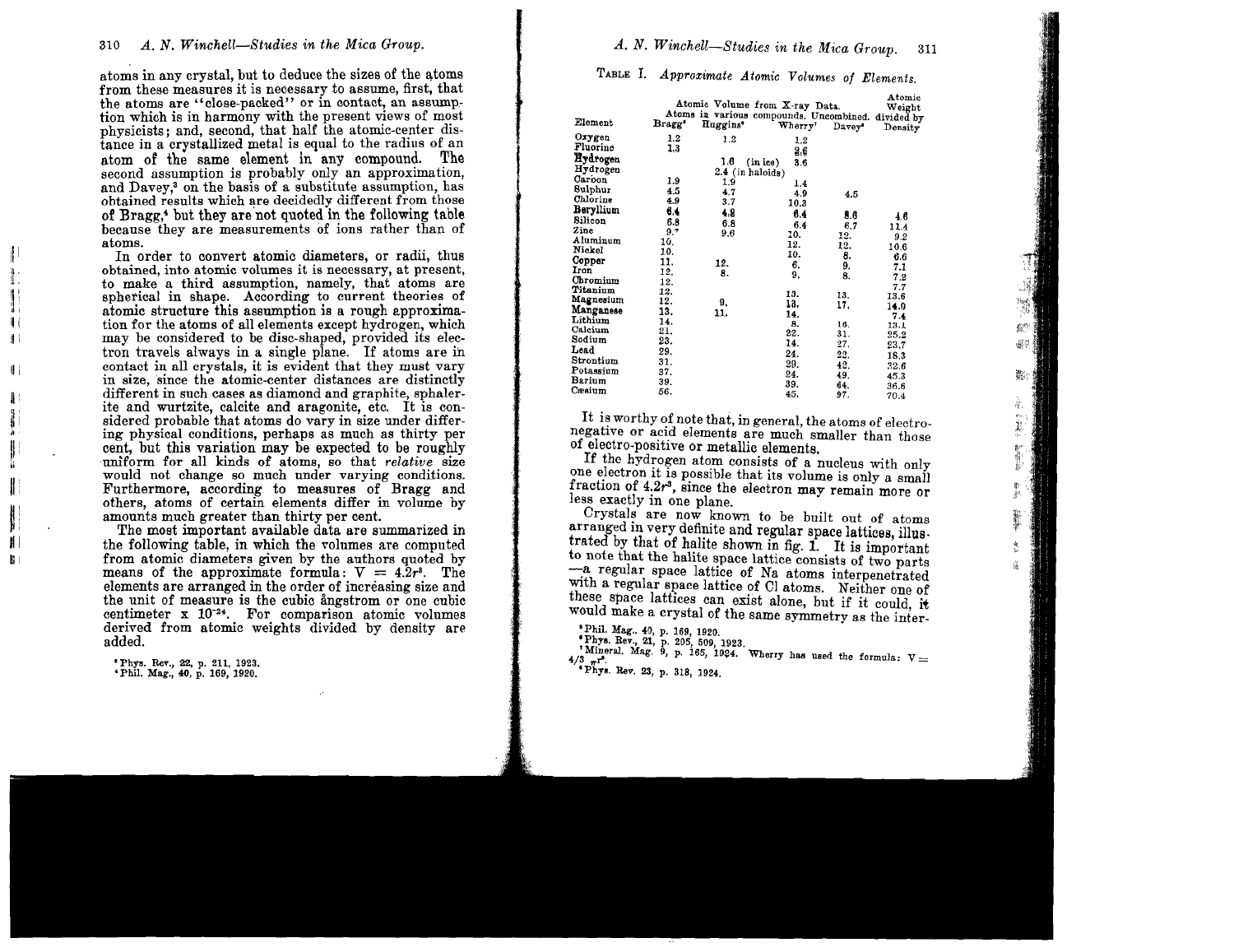penetration of the two, and just as perfect a crystal, except for the voids occupied in the halite crystal by the atoms of the other space lattice. If <sup>a</sup> crystal of halite integral part of the crystal, the Na space lattice would not be changed at all, but the Cl space lattice would be



Fig. 1.-Space lattice of halite.

different in that some of the points occupied by Cl atoms in a pure halite crystal would be occupied by **Br** atoms. Furthermore, since chemical and optical tests would indicate homogeneity, it is probable that the Br atoms would be just as regularly arranged (with respect to each other) as the Na atoms. When certain atoms thus take places which would otherwise be occupied by certain other atoms they may be said to *proxy9* for the latter, and this *proxation* (to coin a word) of one element by another is the characteristic feature of every isomorph-

\* Adopting a term used by Johannsen, Jour. Geol., 30, p. 640, 1922.

# *A. N. Winchell-Studies in the Mica Group.* 313

ous series. It is customary to speak of the "replacement" of one element by another in an isomorphous series, but this term is incorrect.<sup>10</sup> since the one element does not take a place formerly occupied by the second, but rather a place which could be occupied by the latter. It is not possible for Br atoms to proxy for Na atoms in halite; they can occupy only places of Cl atoms; also, it is not possible for Cl atoms to proxy for Na atoms, or vice versa.

With the possible exception of those of elements, all crystals whose detailed structure has been worked out by X-ray studies are similar to halite in consisting of two (or more) interpenetrating space lattices. Any one of these is just as definite and regular as any other.

The table of volumes of atoms of the common elements shows that 0 and F are nearly equal in volume; it is believed that F proxies for 0 in many silicates. The volume of the hydroxyl group, OH, is not known, but it has been suggested<sup>11</sup> that it is not equal to the sum of the volumes of 0 and H, but may be even less than that of H; in the humite, apatite, and other groups it has been known for years that hydroxyl (and Cl) may proxy for fluorine. Therefore, in silicates the oxygen space lattice may include F. Cl. and OH, but no other common elements. Furthermore both chemical properties and relative volumes indicate that these elements cannot proxy for any other common elements; therefore, all the hydroxyl groups, and fluorine and chlorine atoms, will occur in the oxygen space lattice. No O, F or OH can proxy for Si or any of the bases, nor can the latter proxy for O atoms.

廊

It has been suggested<sup>12</sup> that  $2H$  may proxy for Mg in amphiboles, since the volumes concerned are not very unequal, but it is clear that H can not proxy for K since the volumes are far different. This is contrary to the view of many writers who have based their opinion on the equality of valence of H and K. In this study of

<sup>10</sup> In the normal growth of some crystals belonging to isomorphous series, like the plagioclase feldspars, crystals first formed have their composition changed by a real replacement of certain atoms by others, but this process is not referred to in the ordinary discussions of "replacement" in isomorphons crystals.

n This Journal 7, 291, 1924. " This Journal, 7, 291, 1924.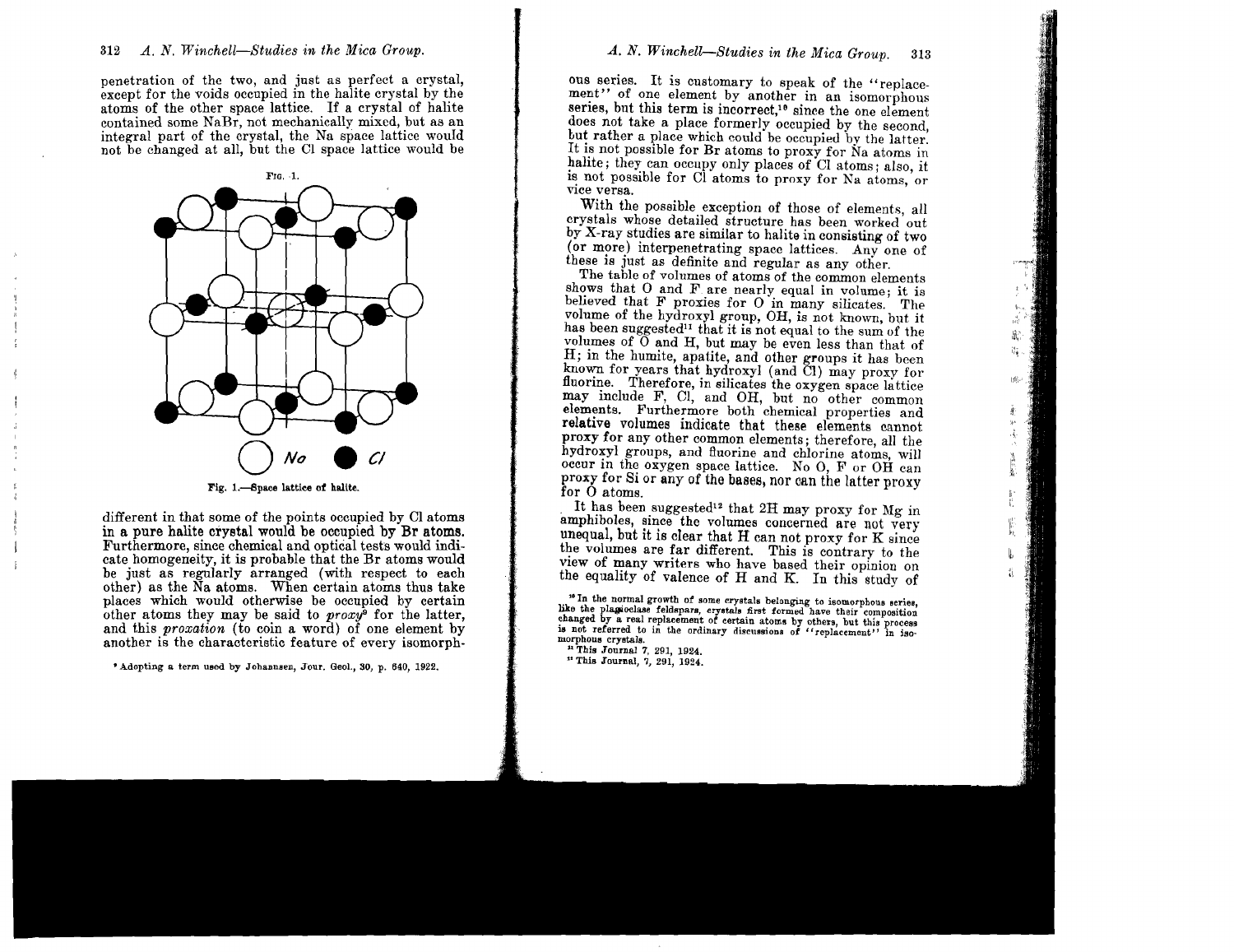micas it has been assumed that all the H in them is in hydroxyl, and therefore, it is referred to the O space lattice. Both chemically and by means of the decided difference in size of the atoms the oxygen space lattice

TABLE II. Summary of Composition of Biotite System.

Doelter's Best Analyses.

Percentage of Atoms, omitting O, H, F.

| bai- |                   |             |       |      |                |           |          |      |         |      |     |      | $m +$ |             |
|------|-------------------|-------------|-------|------|----------------|-----------|----------|------|---------|------|-----|------|-------|-------------|
|      | ter's Amalyst     | <b>Date</b> | 81    | 41   | $\mathbf{r}_0$ | 'n.       | Xх       | û.   | Ŀ       | x    | 21  | n.   | $P +$ | $31 +$      |
| Iq.  |                   |             |       |      |                |           |          |      |         |      |     |      | n.    | n           |
| 10   | Sehmet da r       | 1891        | 34.7  | 17.6 | 0.8            | 0.2       | 84.7     |      | 1.1     | 11.1 | 0.4 |      | 34.9  | 35.1        |
| 11   | <b>Etlichrand</b> | 1897        | 38.8  | 12.1 | 1.8            | 0.7       | 30.4     | 0.2  | 0.8     | 12.4 | 1.4 |      | 31.1  | 59.9        |
| 12   | <b>Carlett</b>    | 1890        | 34.5  | 16.5 | 0.4            | 0.6       | 85.5     | 0.3  | 1.1     | 11.1 |     |      | 36.1  | 34.6        |
| 29   | <b>Belonce</b>    | 1904        | 54.5  | 17.7 | 0.7            | 0.8       | 36.0     |      | $0 - 6$ | 10.0 | 0.1 |      | 36.5  | 84.4        |
| 49   | <b>Brieron</b>    | 1904        | 35.0  | 15.9 | 5.6            | 2.9       | 33.6     |      | 1.6     | 0.8  | 0.2 | 0.5  | 36.1  | 35.2        |
| 60   | Dittrick          | 1906        | 37.0  | 12.7 | 0.9            | 5.4       | 11.1     |      | 0.5     | 10.0 | 1.9 | tr.  | 36.7  | 58.9        |
| 70   | Schnol der        | 1890        | 32.6  | 21.6 | 2.2            | \$.9      | 25.0     | 0.3  | 1.4     | 9.4  | 0.8 | 0.1  | 31.1  | 33.6        |
| 91   | Rosenbusch        | 1910        | 53.4  | 36.1 | 5.0            | 4.5       | $21.0 -$ | 0.7  | 7.0     | 11.0 | 5.2 |      | 25.5  | 38.9        |
| 78   | Rosenbusch        | 1910        | 34.9  | 15.3 | 12.2           | 7.6       | 12.6'    | 1.0  | 1.9     | 10.4 | 2.6 |      | 20.2  | 37.6        |
| 79   | Sabulse           | 1896        | 54.5  |      | 18.4 11.6      | t.5       | 14.4     | 1.0  | 0.8     | 7.1  | 3.2 | 0.4  | 25.5  | 57.7        |
| 80   | Schulze           | 1896        | 32.5  | 25.0 | 9.0            | $\bullet$ | 18.4     | 0.7  | 2.6     | 8.6  | 1.8 |      | 20.2  | 55.8        |
| n    | llave nowi an     | 1901        | 24. S |      | 14.4 19.5      | 7.6       | 4,7      |      | 4.6     | 10.6 |     |      | 16.5  | 34.6        |
| 100  | <b>Letter</b>     | 1904        | 87.9  | 31.5 | 2.2            | 10.4      | 6.7      | ٤.٥  | 1.9     |      | 0.4 | 0. B | 17.4  | <b>38.S</b> |
| 101  | <b>Rosenbunch</b> | 1910        | 33.1  | 14.2 | 0.6            | 9.1       | 20.7     |      | 1.0     | 10.4 | 7.6 |      | 29.0  | 42.7        |
| 102  | Rosenbasch        | 1910        | 33.6  | 16.4 | 0.7            | $B - B$   | 19.6     |      | 2,6     | 9.9  | 8.6 |      | 27.4  | 42.3        |
| 105  | Valentine         | 1699        | 35.0  | 17.5 |                | 5.4 11.2  | 19.6     | 1.0  | 0.9     | 9.7  | 1.9 | 0.6  | 80.4  | 56.9        |
| 108  | Parlies           | 1918        | 34.0  | 17.1 |                | 4.2 10.2  | 16.9     | 2.3  | 2.5     | 9.5  | 2.6 | 0.5  | 27.6  | 56.6        |
| 112  | <b>In Lynnkin</b> | 1909        | 35.9  | 11.9 | 8.4            | $9 - 7$ . | 24.0     | 0.6  | 1.2     | 12.0 | 0.9 | 0.8  | 34.2  | 34.7        |
| 116  | <b>Clarm</b>      | 1889        | 85.5  |      | 20.1 15.6 12.2 |           | 4.1      | 0. L | 2.6     | 8.8  |     | 0.8  | 17.1  | 85.8        |
| 132  | To shore          | 1909        | 85.1  | 10.1 |                | 4.1 12.2  | 1.1      | 6.A  | 8.7     | 10.8 | 1.4 | 6.4  | 20.P  | 16.7        |
| 185  | Teyborg           | 1909        | 35.8  | 23.0 |                | 5.7 11.6  | 14.1     | 1.1  | 2.9     | 4.8. | 2.1 | 0.8  | 26.2  | 54.7        |
| 134  | <b>Toylette</b>   | 1909        | 22.5  | 19.7 |                | 2.9 18.2  | 12.3     | 0.9  | 4.0     | 11.0 | 2.2 | 0.8  | 26.0  | 34.7        |
| 140  | Valentine         | 1899        | 34.5  | 21,3 |                | 4.0 11.0  | 14.1     | 0.9  | o. T    | 11.4 | 0.0 | 0.6  | 26.5  | 35.3        |
| 141  | <b>Billebrand</b> | 1899        | 35.0  | 14.9 |                | 8.4 11.5  | 18.2     | 0,2  | 0.6     | 11.5 | 2.5 | 0.4  | 30.1  | 57.5        |
| 142  | States:           | 1899        | 35.6  | 18.0 | 1.1            | 11.5      | 19.1     |      | 0.8     | 11.6 | 1.6 | 0.1  | 29.5  | 30.3        |
| 148  | Valuation         | 1899        | 36.8  | 16.7 | 8.0            | 14.1      | 14.4     | 1.5  | 0.8     | 10.4 | 2.3 | 0.4  | 28.9  | 38.6        |
| 148  | Schulze           | 1896        | 22.3  | 22.9 |                | 2.1 14.6  | 12.7     | 1.0  | 0.9     | 11.0 | 2.2 | 0.2  | 27.6  | 54.5        |
| 150  | <b>Bearne</b> 1   | 1896        | 33.5  | 21.7 |                | 2.0 15.0  | 18.2     | 1.8  | 0.8     | 10.4 | 1.4 | 0.4  | 28.6  | 54.9        |
| 166  | Schneider         | 1890        | 38.5  | 15.9 |                | 6.1 19.0  | 8.9      |      | 0.4     | 11.5 | 2.1 | 0.4  | 28.5  | 37.6        |
| 146  | latum             | 1904        | 31.6  | 25.9 |                | 4.4 23.5  | 4,6      | 1.4  | 5.6     | 5.4  | ÷.  | 1.4  | 29.5  | 31.8        |
| 171  | Wait.             | 1895        | 33.4  | 17.2 |                | 5.8 12.5  | ٠.,      | 1.6  | 5.9     | 9.6  | 0.7 | 0.E  | 19.9  | 64. B       |
| 181  | <b>Earrington</b> | 1906        | 35.7  | 13.1 | 7.1 M.5        |           | 1.2      | ۰.۴  | 2.1     | 10.6 | 2.8 | 2.5  | 28.2  | 58.0        |
| 221  | <b>Lots</b>       | 1910        | 37.4  | 15.7 | .0.9           |           | 35.7     |      | 0.6     | 5.7  |     |      | 28.7  | 37.6        |
| 222  | 011mm             | 1904        | 35.1  | 19.6 |                | 5.011.4   | 14.1     | 0.2  | 1.7     | 10.0 | 0.9 | 0.8  | 27.3  | 36.0        |
|      | <b>Draibroit</b>  | 1918        | 11.2  | 19.0 |                | 6.3 20.5  | 5.5      |      | 6.7     | t. 5 | 1.4 | 0.8  | 26.8  | 36.6        |
| 223  |                   |             |       |      |                |           |          |      |         |      |     |      |       |             |

conts of certain elements are reported in the preceding analyses as follows:

0.2 Ba in 10, 0.4 Ba and d. 6 Or in 11, 0.3 Or in 50, 0.3 Bi in 70, 0.6 Ba in 101, 0.7 Ba in 102, 0.1 Ba in 103, 0.1 Ba in 122, 0.6 Li in 133, 0.2 Li in 134, 0.5 Ba in 142, 0.1 Ba in 153, 0.4 Li in 154, 0.1 Ba in 142, 0.1

is quite distinct from the others, which are not nearly so sharply separable from one another. Therefore, no attempt will be made to separate them as a preliminary to the following study, though this may be possible at its conclusion.

### A. N. Winchell-Studies in the Mica Group. 815

The minerals commonly included in the mica group are the following: biotite, phlogopite, lepidolite, zinnwaldite, muscovite and paragonite. The composition and relationships of these types are only vaguely known. Even

TABLE III. Summary of Composition of Biotite System.

Recent Analyses.

Percentage of Atoms, omitting O. H. F.

| Χo. | Amalyat                   | Date: | 81    | 41             | 'n.      | $\mathbf{r}_0$ | Ng.          | Oa   | ж.   | k    |         | 21<br>X.     |
|-----|---------------------------|-------|-------|----------------|----------|----------------|--------------|------|------|------|---------|--------------|
| ı   | Seidel                    | 1906  | 34.2  |                |          |                |              |      |      |      |         |              |
| 2   | Seidel                    | 1906  | 33,0  | 15.4           | 2.7      | 7.9            | 21.5         | 0.8  | 4.1  | 11.0 |         |              |
| 3   | <b>Seidel</b>             | 1906  |       | 16.3           |          | 3.511.7        | 14.4         | 0.8  | 5.0  | 11.9 | 1.5     |              |
| ٠   | Seidel                    | 1906  | 34.9  | 17,7           | 5.0      | 5.4            | 23.0         | 0.7  | 2.0  |      | 4.6     |              |
| 5   | Seidel                    | 1906  | 55.7  | 16.6           |          | 3.6 13.9       | 11.7         | 0.2  | 2.5  | 7.7  | $1 - 2$ |              |
| 6   | Seidel                    | 1906  | 32.4  | 19.4 10.8      |          | 2.4            | 18.3         | 0.6  | 3,6  | 11.6 | 1.9     |              |
| 7   | Pilipenko                 | 1915  | 54.0  | 21.2           | $2 - 2$  | 9.9            | 19.6         | 0.2  | 1.6  | 11.0 | 1.6     |              |
| ٠   | Stanley                   | 2916  | 39.0  | 22.7           | 1.4      | 3.0            | 19.5         |      | 2.7  | 9.9  | 1.3     |              |
| 9   | Zambonini                 | 1919  | 36.8  | 19.0           | 6.9      | 4.5            | 20.9         |      | 5.0  | 10.6 |         |              |
| 13  | <b>Xoto</b>               | 1919  | 33.0  | 19.5           | 2.8      |                | 14.6         | 15.8 | 6.8  | 6.6  | 0.4     |              |
| 14  | <b>Chompsage</b>          | 1920  | 54.4  | 18.9 14.9 11.6 |          |                | 4.0          | 0.9  | 0.3  | 9.1  |         | 0.3          |
| 18  | صذئفة                     |       | 33, 5 | 19.6           | 0.5      | 5.8            | 11.7         | 0.1  |      | 9,7  | 0.1     | 5.1          |
| 16  | Eunits 1                  | 192z  | 35.4  | 18.4           | 1.0      |                | 86.3         | 0.4  |      | 12.4 | 2.8     |              |
| 17  | Kunits 2                  | 1924  | 30.1  | 14.2           | $0 - 2$  | 0.5            | 36.5         |      | 1.6  | 11.5 |         |              |
| 18  | Konits 3                  | 1924  | 35.0  | 17.2           | 1.0      | 0.5            | 34.7         | 0.3  | 0.6  | 1.7  |         |              |
| 19  | Eanits 4                  | 1924  | 36.5  | 15.9           | 0.7      | $0 - 4$        | 34.3         |      | 1.1  | 10.5 |         |              |
| 20  | Eunits 5                  | 7.924 | 35.8  | 17.1           | 0.9      |                | 34.1         |      | 1.7  | 10.5 |         |              |
| 21  | Annits 6                  | 1984  | 34.9  | 17.8           | 1.1      | 0.8            | 33.1         |      | 2.3  | 9.8  |         |              |
| 22  | <b>Maits</b> 7            | 1926  | 35.7  | $16.3 -$       | 1.1      | 1.0            |              |      | 2.2  | 10.1 | 0.3     |              |
| 23  |                           | 1924  | 24.0  | 17.1           | 0.8      | 5.6            | 81.0         | 0.8  | 2.2  | 11.0 |         |              |
| 24  | Runits 8                  | 1984  | 35.7  | 18.8           | 1.8      | 9.8            | 20.4         |      | 2,0  | 9,8  | 0.3     |              |
| 25  | Kunits 9                  | 1924  | 35.4  | 2048           | 1.517.0  |                | 20.5         | 0.7  | 3. 5 | 9.3  | 0.2     |              |
| 26  | Eanits 10                 | 1924  | 33.5  | 19.4           | 4.5 18.9 |                | 12.9         |      | 2.3  | 10.4 |         |              |
| 87  | Emaits 11                 | 1924  | 34.1  | 14,0           | 7.2 18.6 |                | 8.8          | 0.3  | 1,7  | 10.2 |         |              |
|     | Grout<br>1                | 1924  | 86.4  | 13.6           |          |                | 10.8         |      | 1.9  | 10.5 | 2.9     |              |
| 28  | Grout<br>2                | 1924  | 36.8  | 19.8           | 5.561    |                | $23.6 - 1.9$ |      | 0.7  |      | 2.4     | 0.6          |
| 30  | Grant<br>$\boldsymbol{s}$ | 1924  | 34.5  | 16.6           | 5.0 12.4 |                | 15.2         | 2.6  | 1.5  | 11.1 | 1.2     |              |
| 31  | Grout                     | 1924  | 35.9  | 20.2           | 2.2 10.7 |                | 13.4         | 1.2  | 0.9  | 6.9  | 1.7     | 0.4          |
|     |                           |       |       |                | 0.8 19.7 |                | 9.2          | 1.6  |      | 10.0 | 2.4     |              |
|     |                           |       |       |                |          |                |              |      |      | 9, 2 | 2.0     | $\mathbf{a}$ |

follows:

Minor amounts of cartain elements are reparted in the preceding analyses as

0.2 Ca in 7,04 Or in 8. 2.0 Li in 9, 0.2 Ba in 14, and 0.9 2r in 31.

the existence of paragonite has been called in question by Kunitz,<sup>13</sup> and it is true that no satisfactory samples have ever been studied. It will, therefore, be omitted in this

THE BIOTITE OR OCTOPHYLLITE SYSTEM. The formula of biotite has been discussed repeatedly

by such able chemists and mineralogists as Rammels-

<sup>13</sup> N. Jahrb. Mineral., Beil. Bd. L., p. 364, 1924.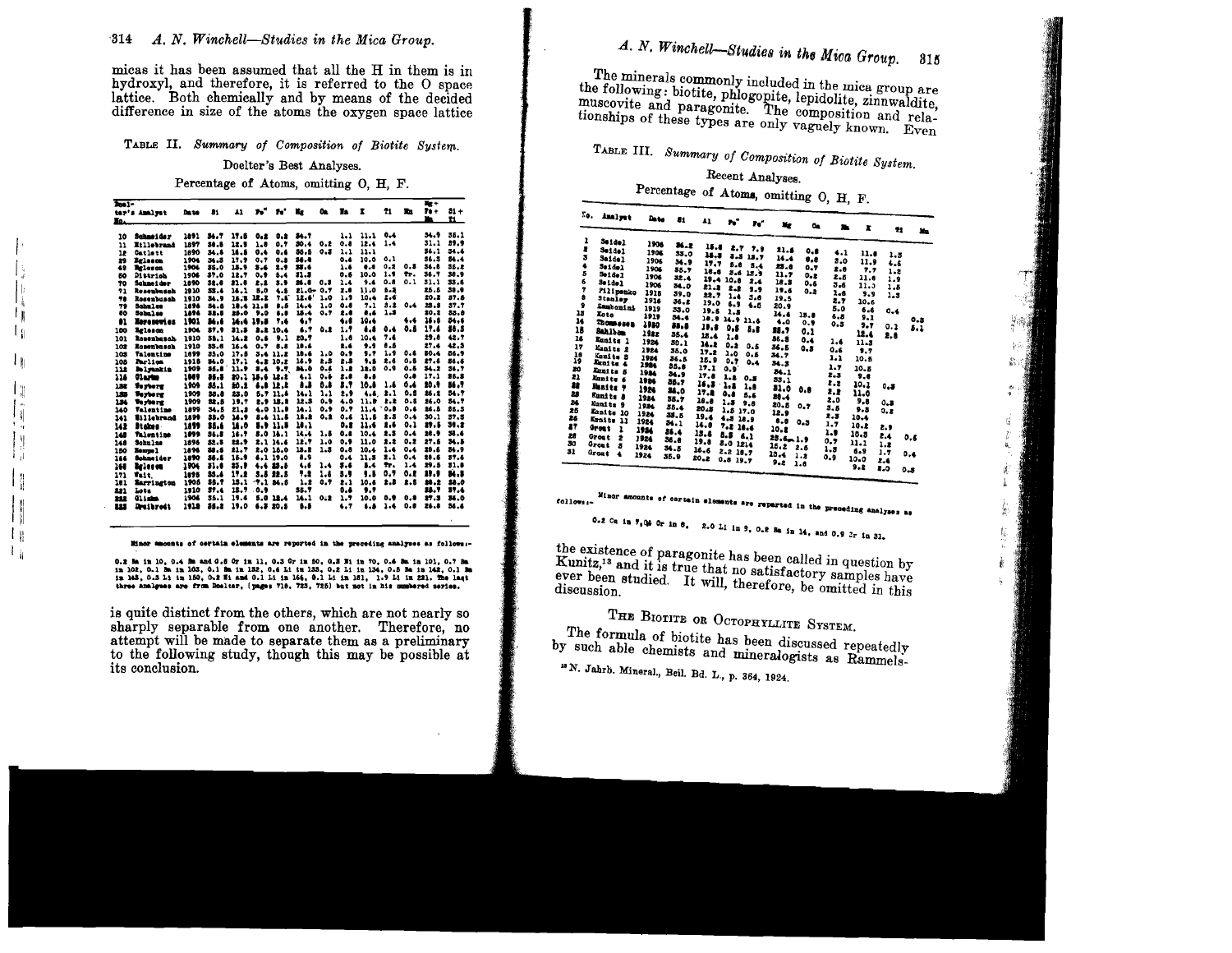berg,<sup>14</sup> Tschermak,<sup>15</sup> Clarke,<sup>16</sup> Boeke,<sup>17</sup> and Doelter.<sup>18</sup> Detailed studies of biotite have been made by Hirschi,<sup>19</sup> Daub,<sup>20</sup> Malt,<sup>21</sup> Seidel,<sup>22</sup> Zschimmer.<sup>23</sup> Important recent contributions have been made by Kunitz<sup>24</sup> and Grout.<sup>25</sup> The writer believes that further progress is now possible by applying to the problem the principles and data deduced from X-ray studies and already outlined.<br>In 1917 Doelter's assembled 214 analyses of fresh

In 1917 Doelter<sup>18</sup> assembled 214 analyses of fresh<br>biotite, and at the same time Boeke<sup>17</sup> made a statistical study of 175 analyses, about 30 of which differ from those given by Doelter. Of these, only 54 are modern analyses, that is, made within the last thirty years; and analytical analyses must be regarded as inferior. However, three analyses by Schneider, one by Clarke, and one by Catlett, made about 1890, are remarkably complete, and may be added to the list of preferred analyses, while 22 (of the  $54$ ) are clearly inferior<sup>26</sup> in quality or must have been made on impure or abnormal material, and are therefore excluded. Two analyses of "anomite" by Simpson are not of a mica which belongs to the biotite system; on the contrary, they were made from material belonging to the lithia mica system, as defined elsewhere in this article. The remaining 35 analyses are assembled in Table II; they are believed to be the most accurate analyses of biotite at present available. In Table III are assembled. all analyses of this mica known to the writer which have

- <sup>14</sup> Sitzber. Akad. Wiss. Berlin, Feb. 1889; Erg. Heft, I, 1887, p. 112, and II, p. 404. See note 18 below.
- <sup>16</sup> Zeit. Kryst. 3, p. 122, 1879.
- "This Journal, 34, p. 131, 1887 and 37, p. 384, 1889.
- <sup>17</sup> N. Jahrb. Mineral., 1916, I, p. 83.
- "Hdb. Mineraleh, II, 2, 1917, p. 680.
- ,. Diss. Zurich, 1901.
- to Dis•• Freiburg, 1912; N. Jshrb. Mlnera!., 1918, I, p. 214.
- n Diss. Leipzig, 1913; N. Jahrb. Mineral, 1914, II, p. 357.
- " Diss. Zurich, 1906; Zs. Kryst. 57, p. 415, 1923.
- \* Diss. Jena, 1898; Zs. Kryst, 33, p. 491, 1900.
- "N. Jahrb. Mineral., Bet!. Bd. L., 1924, p. 864.
- <sup>25</sup> Amer. Mineral., 9, p. 159, 1924.

 $\sum_{i=1}^{n}$  of these are excluded on the basis that biotite so commonly (if not always) contains  $F$ , TiO, and MnO that analyses which do not report<br>at least two of these are inferior. Three analyses quoted by Rosenbusch<br>are included even without  $F$  and MnO because they are remarkably rich<br>in Ti in TiO<sub>s</sub>; one by Morozewicz without F and TiO<sub>s</sub> is likewise included because it is high in MnO. been made since the date (1917) of Doelter's study and also those of Seidel, made in 1906, but omitted in the "Mineralchemie."

In preparing these tables the weight percentages of

TABLE IV. *The role of Ti and Fe'" in Biotite.*

Doelter's Best Analyses.

|     |          |      |            |      | Me+<br>$P_0$ | <b>Here</b><br>Arthur<br>in.<br>$\overline{11}$ | Er-<br>ren.<br>k n+<br>N14 |
|-----|----------|------|------------|------|--------------|-------------------------------------------------|----------------------------|
|     | $s_{1*}$ | 11.  | 41+        | N۳   | Mer          | tein.                                           | w.                         |
| No. | 71       | 11   | <b>WHY</b> | Ť1   | $\mathbf{H}$ |                                                 | 71                         |
| 10  | 35.1     | 17.9 | 17.9       | 16.3 | 54.9         | 35.1                                            | 35.5                       |
| 11  | 39.9     | 14.3 | 14.7       | 16.1 | 31.1         | 32.9                                            | 34.3                       |
| łŝ  | 34.6     | 16.8 | 16.9       | 16.9 | 36.1         | 36.5                                            | 36.5                       |
|     | 34.4     | 18.0 | 10.6       | 16.7 | 36.3         | 37.0                                            | 37.1                       |
| 49  | 35.2     | 14,1 | ז ונ       | 17.7 | M.I          | 464                                             | 41.6                       |
| 60  | 30.9     | 14.5 | 15.6       | 15.5 | 36.7         | 37.6                                            | 39.8                       |
| 70  | 33.6     | 22.6 | 24.0       | 24.6 | 31.1         | 33.3                                            | 34.1                       |
| 71  | 38.9     | 21.4 | $21 - 2$   | 25.4 | 25.5         | 30.6                                            | 35.8                       |
| 78  | 37.5     | 19.4 | 29.0       | 31.6 | 20.E         | 33.4                                            | 35.0                       |
| 79  | 37.7     | 21.6 | 30.2       | 33,4 | 25.5         | 35.1                                            | 59.3                       |
| 80  | 33.8     | 26.5 | 34.0       | 35.3 | 20.2         | 29.2                                            | 50.5                       |
| b1  | 34.6     | 14.4 | 33.7       | 33.7 | 16.5         | 35.6                                            | 35.6                       |
| 100 | 38.3     | 31.7 | 33.5       | 33.9 | 17.6         | 19.8                                            | 20.2                       |
| 101 | 42.7     | 21.8 | 14.8       | 22.4 | 29,8         | 30.4                                            | 38.0                       |
| 10g | 42.3     | 24.9 | 17.1       | 25.5 | 27.4         | 28.1                                            | 36,6                       |
| 103 | 36.0     | 19,4 | 80.9       | 4.44 | 30.4         | 35,8                                            | 55.7                       |
| 168 | 36.6     | 19.7 | 21.3       | 25.9 | 27.6         | 31.8                                            | 34.4                       |
| 222 | 36.7     | 12.0 | 15.5       | 16.2 | 34.2         | 37.6                                            | 38.5                       |
| 116 | 35.5     | 20.1 | 38.7       | 35.7 | 17.1         | 32.7                                            | 32.7                       |
| 132 | 36.7     | 21.0 | 27.0       | 26.6 | 20,9         | 27.7                                            | 29.3                       |
| 155 | 34.7     | 25.1 | 28.7       | 30.6 | 26.2         | 31.9                                            | 34.0                       |
| 134 | 34.7     | 21.9 | 22.6       | 84.0 | 26.0         | 28.9                                            | 31.1                       |
| 140 | 35.3     | 22.0 | 25.2       | 26.0 | 26.5         | 30.5                                            | 31.5                       |
| 141 | 57.3     | 19.2 | 20.5       | 22.6 | 30.1         | 33.5                                            | 35.8                       |
| 142 | 30.2     | 18.6 | 19.9       | 22.5 | 29.5         | 33.4                                            | 36,0                       |
| 143 | 38.6     | 19.0 | 19.7       | 0.05 | 28.9         | 31.3                                            | 34.2                       |
| 140 | 34.5     | 25.1 | 25.0       | 27.2 | 27.5         | 29.6                                            | 31.8                       |
| 150 | 34.9     | 23.1 | 23.7       | 25.1 | 20.6         | 30.6                                            | 32.0                       |
| 166 | 37.6     | 18.0 | 22.0       | 24.1 | 28.5         | 34.6                                            | 36.7                       |
| 168 | 31.8     | 23.9 | 28.3       | 28.3 | 29.5         | 33.9                                            | 33.9                       |
| 171 | 34.3     | 17.9 | 20.7       | 21.4 | 29.9         | 33.4                                            | 54.1                       |
| 101 | 30.0     | 15.4 | 20.2       | 22.5 | 28.2         | 55.5                                            | 37.6                       |
| 221 | 37.4     | 13.7 | 14.6       | 14.6 | 35.7         | 36.6                                            | 36.6                       |
| 222 | 36.0     | 20.5 | 24.6       | 25.5 | 27.3         | 32.3                                            | 35.2                       |
| 123 | 36.6     | 20.4 | 25.3       | 26.7 | 26.8         | 33.1                                            | 34.6                       |

 $\mathcal{W}^{\mathbb{R}}$ 

each oxide have been divided by the respective molecular weights; $27$  after doubling the numbers thus obtained for molecules such as  $Al_2O_3$ ,  $Na_2O$ , etc., and omitting numbers hundred. or  $H_2O$  and  $F$ , the total has been reduced to one undred.

" To reduce the labor involved in the calculations, molecular weights expressed in nearest whole number have been used.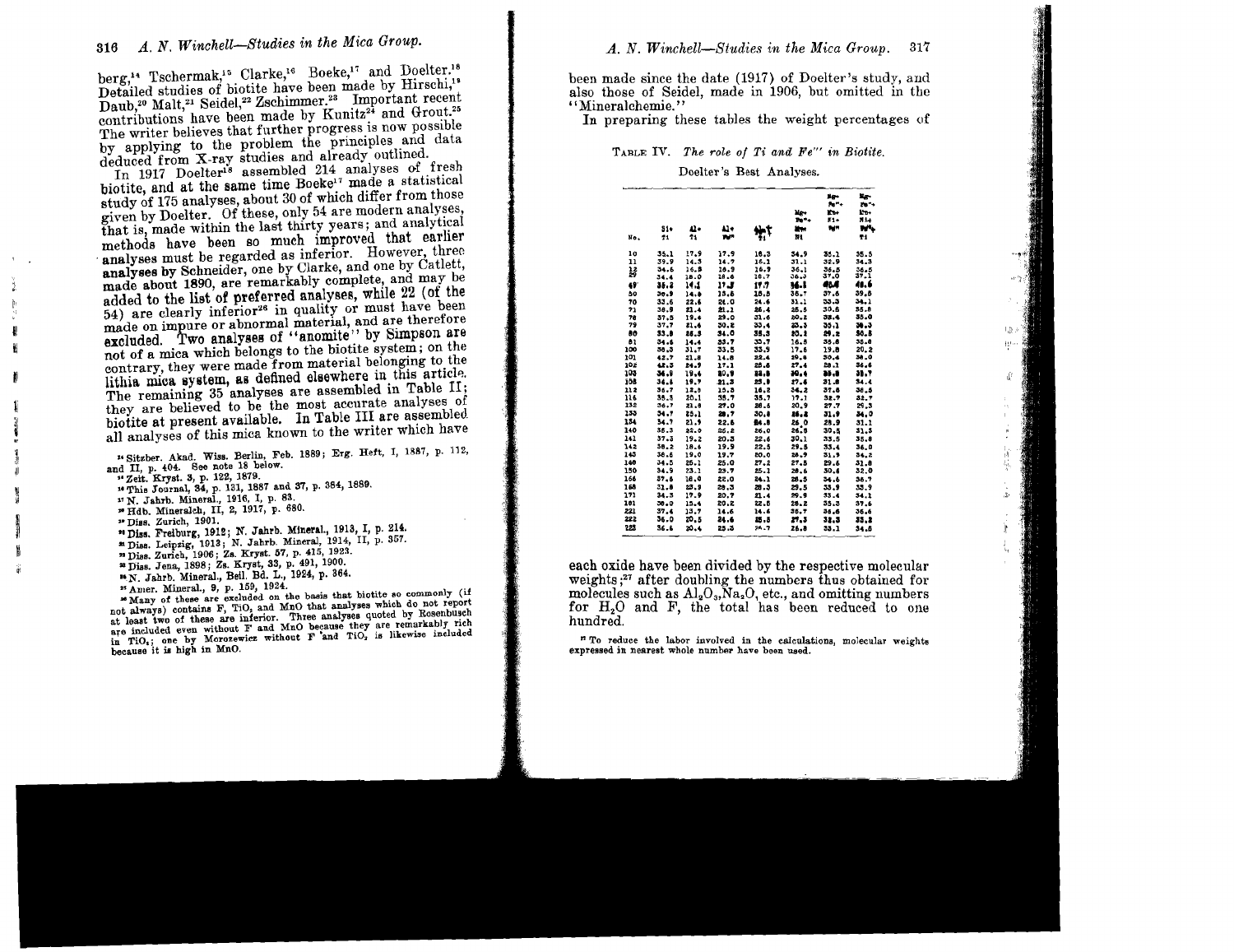#### REFERENCES FOR BIOTITE ANALYSES.

- 1.6. P. Seidel, Diss. Zurich, 1906. Also Zs. Kr. 57, p. 416, 1923.
- 7. P. Pilipenko, Nachr. Univ. Tomsk., 62, 1915, p. 553, from Zs. Kr. 57,
- p. 419, 1923,<br>E. R. Stanley, Trans. Roy. Soc. So. Australia, 40, p. 268, 1916,<br>from Zs. Kr. 57, p. 416, 1923.
- 9. F. Zambonini, Mem. Carta Geol. Italia, 7, 2, 1919, from Zs. Kr., 57, p. 419, 1923.
- 10-12, 29, 49, 50, 70, etc., C. Doelter, Mineralchemie, II, 2, 1917, pp. 680-729. Analyses 50 and 148 corrected as in the original sources.
- 13. B. Koto, Jour. Geol. Soc. Tokyo, 26, p. 407, 1919. 13. B. Koto, Jour. Ceol. Soc. Toxyo, 28, p. 407, 1919.<br>14. I., Thomassen, Vid. Skr. Mat. Nat. Kl. I, 1920-21, No. 9, from Zs.<br>15. H. v. Eckerman, Geol. För. Förh. Stockholm, 44, 1922, p. 384.<br>16-26. W. Eckerman, Geol. För.
- 
- 
- 

- 27, 28, 30, 31. F. F. Group, Am. when al. e, p. 1<br>221. Analysis 12, page 718, C. Doelter, loc. cit.<br>222. Analysis 8, page 723, C. Doelter, loc. cit.<br>223. Analysis 19, page 725, C. Doelter, loc. cit.
- 

 $\parallel$ 

 $\parallel$   $\parallel$ 

非則

il al

 $\mathbb{R}$ 

N, J.

11

 $\mathbf{R}$ 

II KI

 $\mathbf{u}_k$ 

The data of Table II form the best basis at present available from which to determine the constitution of hiotite. In this Table it should be noted that the percentage of silicon atoms is not constant, as it would be if biotite were a silicate of any definite and simple formula. It is, therefore, incorrect and misleading to write any such formula for this mineral.

The percentage of silicon varies from 31.8 to 38.5, which differs only a little from a variation from 5/16 or 31.25 to 6/16 or 37.5.

The percentage of Al ranges from 11.9 to 31.2, or with two exceptions  $Nos. 100$  and 112) from 12.7 to 25. The average of the three lowest values (Nos. 11, 50 and 112) is  $12.4+$ . The minimum tenor is, therefore, reasonably placed at 12.5, or 2/16, and the maximum at 25. or  $4/16$ . (Trifling percentages of Cr are considered to be equiva- $\tilde{f}$  and to  $\tilde{A}$  in the crystal structure.)

Omitting ferric iron for the moment, it is easily seen from Table 2 that ferrous iron and magnesium proxy for each other in biotite as in many other minerals, since one increases as the other decreases, at least in general. It may be assumed that Mn. and also Ni and Cu. play the same role as ferrous iron. These elements are brought together in column 6 of Table 4 from which it appears that the maximum tenor of  $Mg + Fe'' + Mn + Ni$  is 36.8, and the minimum is 16.5. This is approximately a variation from  $6/16$  (37.5) to  $3/16$  (18.75).

The next abundant constituent is potassium. The evidence favors decidedly the view that Na proxies for K, although it seems possible that it plays a dual role in some cases in which the tenor is considerable, some portion taking the place of Mg. From relative valences Ba would be expected to proxy for Mg, but, since it proxies for K in feldspar and is almost unknown in **pyroxene and amphibole, it is here assumed that it plays** a similar role in biotite: this is in harmony with present knowledge of the atomic volumes of Ba, K, and Mg. It is more difficult to determine what part is played by Ca. Does it proxy for Na, as in feldspar, or for Mg, as in pyroxene and amphibole? The tenor of Ca in ordinary biotite is so small that it is difficult to settle this point; it is evident that in Zambonini's calciobiotite (No. 9. Table III) Ca must proxy for Mg, but a study of the eleven analyses of biotite in Table II made by members of the U.S. Geological Survey, which are probably the best analyses vet made of black mica, and of the eleven analyses just reported by Kunitz, leads to a different conclusion for the Ca of ordinary biotite, as may be seen in the following table:

TABLE V. Potassium and its proxies in biotite.

| No. | Analyst    | $K + Na + Ba$ | $K + Na + Ba + Ca$ |
|-----|------------|---------------|--------------------|
| 10  | Schneider  | 12.4          | 12.4               |
| 11  | Hillebrand | 13.6          | 13.8               |
| 12  | Catlett    | 12.2          | 12.5               |
| 70  | Schneider  | 11.0          | 11.3               |
| 103 | Valentine  | 10.7          | 11.7               |
| 116 | Clarke     | 10.3          | 11.9               |
| 140 | Valentine  | 12.1          | 13.0               |
| 141 | Hillebrand | 12.1          | 12.3               |
| 142 | Stokes     | 12.3          | 12.3               |
| 143 | Valentine  | 11.3          | 12.8               |
| 166 | Schneider  | 11.7          | 11.7               |
| 16  | Kunits     | 10.3          | 10.6               |
| 17  | Kunitz     | 11.6          | 11.6               |
| 18  | Kunitz     | 12.2          | 12.2               |
| 19  | Kunitz     | 12.1          | 12.1               |
| 20  | Kunitz     | 12.3          | 12.3               |
| 21  | Kunitz     | 13.2          | 14.0               |
| 22  | Kunitz     | 11.8          | 11.8               |
| 23  | Kunitz     | 12.8          | 13.5               |
| 24  | Kunits     | 12.7          | 12.7               |
| 25  | Kunitz     | 11.9          | 12.2               |
| 26. | Kunite     | 199           | <b>100</b>         |

AM. JOUR. SCI. - FIFTH SERIES, VOL. IX, No. 52. - APRIL, 1925.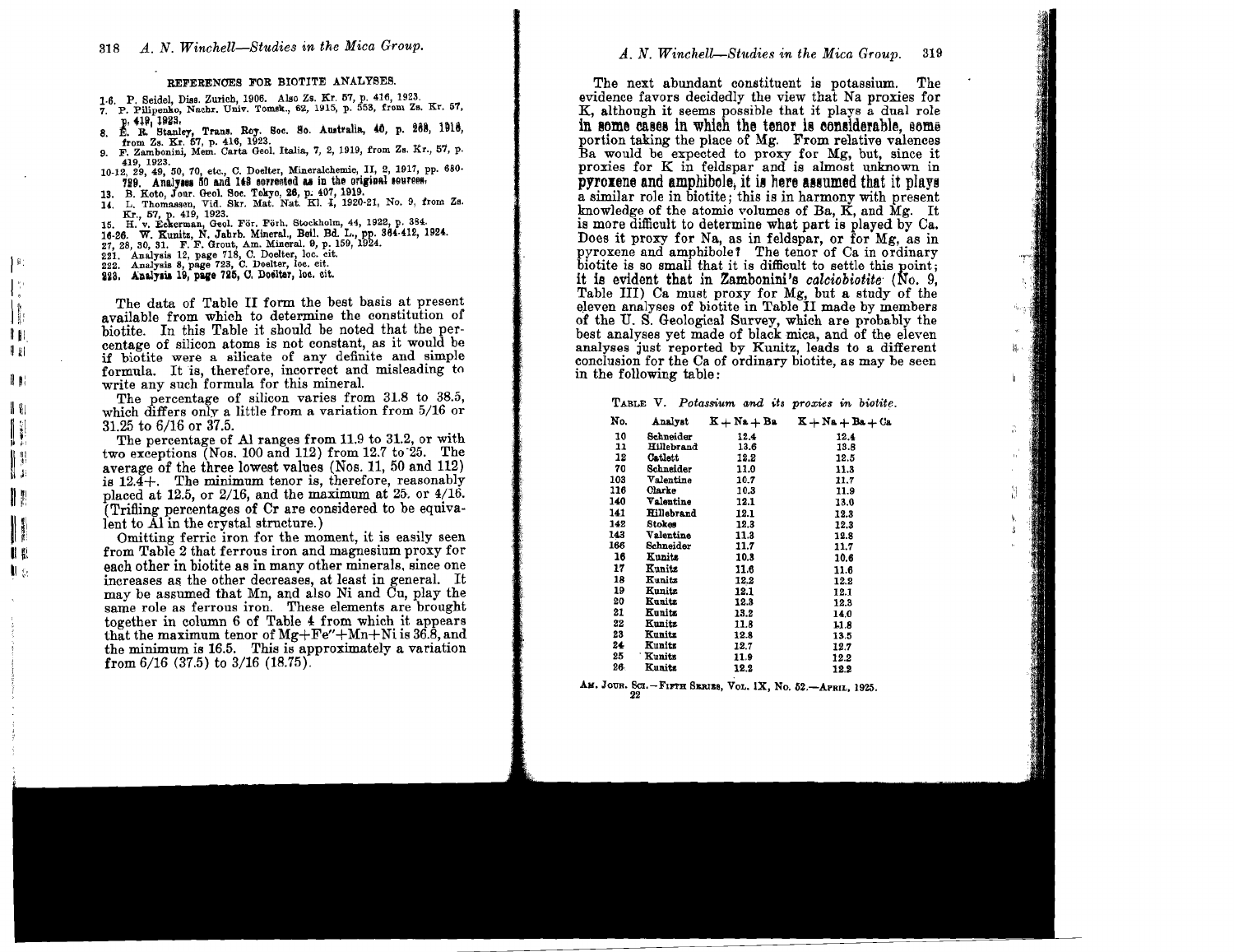It seems probable to the writer that  $K(+Na+Ba+Ca)$ is essentially constant in biotite, as maintained by Kunitz<sup>28</sup> and others. Potassium taken alone exceeds 12.5 percent in no case; in most of the best analyses the variation from 12.5 percent (of  $K+Na+Ba+Ca$ ) is little, if any, greater than the possible error of the determinations.

In summary, Si varies from  $5/16$  to  $6/16$ , Al from  $2/16$ to  $4/16$ . Mg from about 3/16 to very nearly 6/16, and K is apparently invariable at 2/16. All these conditions indicate that the biotite unit cell (or smallest group of atoms which is complete) consists of 16 atoms, excluding O. H. and F. Studying those analyses which are lowest in tenor of iron and titanium, it appears that the chief variation is from the well known phlogopite formula  $(K_2Mg_AA_2Si_B$ —omitting O, H, and F) toward a formula richer in Al, namely K, Mg<sub>s</sub>Al, Si<sub>s</sub>. Another important<br>variation is from these molecules toward their iron equivalents, that is, toward  $K_2Fe_6Al_2Si_6$  and  $K_2Fe_5Al_4$ -

Si<sub>s</sub>.<br>However, the role of ferric iron and titanium remains<br>the charm later that Ti probably does not proxy for Si; if both Fe'' and Ti proxy for Al then Al must vary to  $\text{Al}_6$  (doubtless in the formula  $K_2Mg_3\text{Al}_6\text{Si}_5$ ), but if they proxy for Mg then Al probably varies only to Al, and the end molecule is  $K_2Mg_0Al_4Si_5$ .

Adopting the ordinary view regarding the O and H present in biotite, these series may be written as follows:

 $H_4K_2Mg_6Al_3Si_6O_{24}$  to  $H_4K_2Mg_6Al_3Si_6O_{24}$  and  $H_4K_2Mg_6Al_2Si_6O_{24}$  to  $H_2K_2Mg_6Al_8Si_6O_{24}$ .

In the hope that detailed tests of the analyses would aid in solving these uncertainties Tables VI and VII were prepared. The purpose of these tables is to show the discrepancies between the best analyses and the two interpretations here suggested with various assumptions regarding the roles of Fe" and Ti.

Column 2 in Table IV compared with column 4 of Table II shows that  $Si + Ti$  is less constant than Si alone, the range for the former being from 31.8 to 42.7 and for the latter from 31.8 to 38.5. This makes it improbable that Ti proxies for Si, but such a role for Ti is further tested

\* N. Jahrb. Min., Beil. Bd. L., p. 364, 1924.

#### A. N. Winchell-Studies in the Mica Group. 321

in Tables VI and VII. From these it is clear that, if either proposal is correct for the range in composition of the mineral. Ti does not proxy for Si, unless the analyses are seriously defective. However, the true role of Ti is not so easily determined. The smallest discrepancies result from assuming that biotite varies only to  $H_{1}K_{2}$ .



Fig. 2.-The biotite or octophyllite system; each dot represents an analysis.

 $Mg_6Al_4Si_6O_{24}$ , and that both Ti and Fe'" proxy for Mg, but the discrepancies are not much larger if it be assumed that the mineral varies to  $H_2K_2Mg_3Al_6Si_6O_{24}$  and that both Ti and Fe'' proxy for Al. In the first case all the elements (Ti, Fe'', and Fe'') which are most important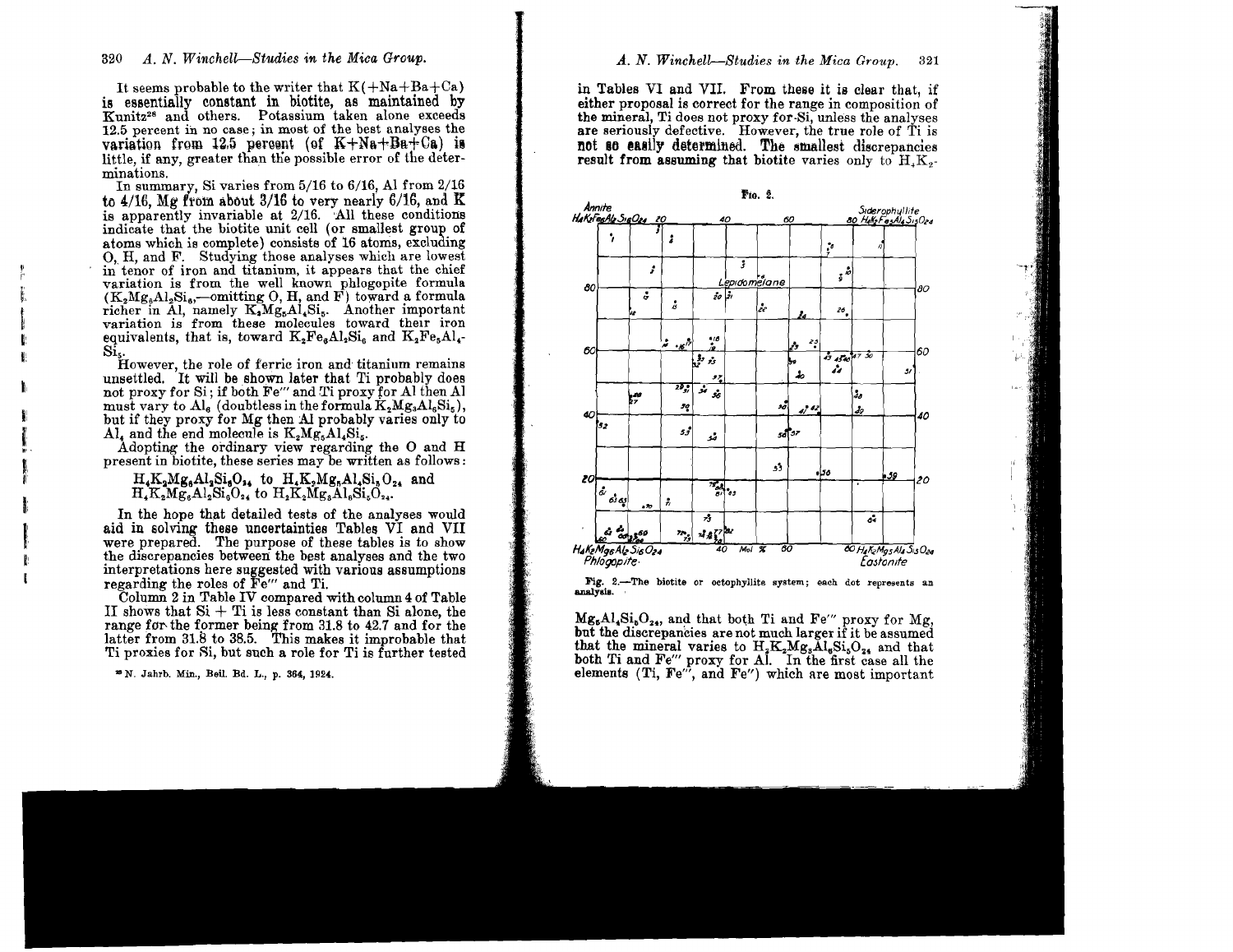in their effects on the optical properties, come together in a single variable  $(Mg + Fe^{i})$ ; in the second case Fe" proxies for Mg and the others for Al. The first case is easily represented in a diagram (see fig. 2), while the second case needs a three-dimension model.

The writer knows of no way to show all possible mixtures of more than three wholly independent components in a plane figure, but, fortunately, the four chief components of biotite are not wholly independent. Assuming the series H.K.Mg.Al.Si.O.4 to H.K.Mg.Al.Si.O.4 they are shown at the corners of fig. 2. Everywhere on the square the horizontal axis expresses the percentage of di-alumina (2Al<sub>2</sub>O<sub>s</sub>) molecules, while the vertical axis expresses the percentage of ferriferous<sup>29</sup> molecules.

#### REFERENCES FOR FIG. 2.

j

I

∣₿ i Bi

∣₿

١ŧ

۱,

Ţ.

: 16

No. 1 of the figure is Doelter's (Hdb. Mineralch. II, 2, 1917, p. 680) No. 181; No. 2 = Doelter's 81; 3 = D. 178; 4, 8. Weidman, Wis. Geol. Surv. Bull. 16, p. 295, 1917 and F. F. Grout, Am. Mineral. 9, p. 159, 1924; purv. But  $x_0$ , p. 279, 1911 and  $x_1$ ,  $x_2$ , with  $x_3$ ,  $y_1$ ,  $y_2$ ,  $y_3$ ,  $y_4$ ,  $y_5$ ,  $y_6$ ,  $y_7$ ,  $y_8$ ,  $y_9$ ,  $y_7$ ,  $y_8$ ,  $y_9$ ,  $y_7$ ,  $y_8$ ,  $y_9$ ,  $y_7$ ,  $y_8$ ,  $y_9$ ,  $y_7$ ,  $y_8$ ,  $y_9$ ,  $y_7$ ,  $y_8$ , **F. F. Grout, Am. Mineral, 9, p. 159, 1924, No. 3; 18 = D. 78; 19 = D.**<br>**79; 20 = D. 172; 21 = D. 171; 22 = Kunits No.** 10; 23, P. Seidel, Diss. (Fig. 20 = D. 1396; Zz. Kryst. 57, p. 416, 1923, No. III; 24 = Grout's No.<br>
(hin, 26 = D. 134; 26 = D. 132; 27 = Grout's No. 11; 24 = Grout's No.<br>  $\neq 12$  = D. 134; 26 = D. 132; 27 = Grout's No. 17; 28 = D. 101; 29<br>  $\neq$  $(p. 722); 34 = D. 141; 85 = D. 143; 36 = D. 103; 37 = D. 105; 38$  $\sum$  Seidel's No. VI; 39 = D. 8 (p. 723), 40 = Grout's No. 2; 41 = D. 6 (p. 722); 42 = Seidel's No.  $V_i$ , 43 = Kunitz 9; 44 = D. 140; 45 = D. 150; 44 = D. 133; 47 = D. 149; 46 = D. 86; 49 = D. 139; 50 = D. 148; 51 = D. 80; 52 = D. 112; 53 = Seidel's No. I; 54 = Seidel's No. II; 55, W. C. Broegger, Vid. Skr. Mat. Nat. Kl, I, 1920-21, No. 9, Zs. Kryst., 57, p. 421, 1923, No. XIV; 56 = Kunitz No. 8; 57, E. R. Stanley, Trans. Roy. Soc. So. Australia, 40, p. 263, 1916, Zs. Kryst. 57, p. 421, 1923, No. XI; 58 = D. 70; 59, P. Pilipenko, Nach. Univ. Tomsk, 62, p. 553, 1915, Zs. Kryst., 57, p. 421, 1923, No. XV; 60 = D. 9; 61 = D. 49; 62, H. v. Eckermann, Geol. För. Förh. Stockholm, 44, p. 384, 1922; 63 = D. 50; 64 = D. 19; 65 = D. 52; 66 = D. 12 (p. 718); 67 = D. 17; 68 = Kunitz No. 1; 69 = D. 28; 70 = D. 11; 71 = D. 32; 72 = Kunitz No. 3; 73 = D. 12; 74 = Kunitz No. 2; 75 = Kunitz No. 6; 76 = D. 29;  $77 =$  Kunitz No. 4; 78 = D. 10; 79 = Kunitz No. 7; 80 = D. 82; 81 = D. 51; 82 = Kunits No. 5; 83 = D. 67; 84 = D. 196.

"The "ferriferous" molecules are considered to include the titaniferous and manganiferous, and ferric iron, Fe,O<sub>s</sub>, is used as equivalent to ferrous iron, 2FeO.

"A name suggested here for the pure magnesian di-alumina mica; the name is derived from the locality (Easton, Pa.) where Eyerman (Amer. Geol. 34, p. 46, 1904) found a sample which approaches this composition very closely.

Any point in the square represents a definite and easily determined mixture of the four components. For example, point 26 of fig. 2 represents a biotite with 72 percent of ferriferous molecules  $(H_{\alpha}K_{\alpha}Fe_{\alpha}Al_{\alpha}Si_{\alpha}O_{\alpha}$ annite or Ann and  $H_{4}K_{2}Fe_{5}Al_{4}Si_{5}O_{24} =$  siderophyllite or Sd) and 28 percent of non-ferriferous molecules  $(H_1K_2)$  $Mg_8Al_2Si_6O_{24}$  = phlogopite or Pg and  $H_4K_2Mg_5Al_4$ <br> $Si_6O_{24}$  = eastonite<sup>30</sup> or Es); further, it represents 78 percent of di-alumina molecules (Sd and Es) and 22 percent of mon-alumina molecules (Ann and Pg): therefore.

| TABLE VI. Discrepancies in the total for Si and its proxies in |  |
|----------------------------------------------------------------|--|
| biotite, assuming the series:                                  |  |

|          |               | E4 KgMgsil 2316024 10<br>T4 T2 ME 114 31 6 0 24 |               | Release 11, Sta Ope<br>ta<br>E <sub>2</sub> I_Me <sub>3</sub> 41 <sub>6</sub> 31 <sub>5</sub> 0 <sub>24</sub> |               |               |                |               |               |                |
|----------|---------------|-------------------------------------------------|---------------|---------------------------------------------------------------------------------------------------------------|---------------|---------------|----------------|---------------|---------------|----------------|
|          | π<br>As<br>81 | Ħ<br>26<br>11                                   | π<br>65<br>x, | Ħ<br>t.<br>A1                                                                                                 | π<br>68<br>Zg | н<br>88<br>31 | 71<br>88<br>41 | Ħ<br>18<br>n, | Ħ<br>t.<br>43 | 71<br>88<br>Ng |
| -1:48    | Гď            | 'n.                                             | 759           | " و                                                                                                           | ñ.            | r.            | $\mathbf{r}$   | n*            | re"           | fo*            |
| 222      | 46            | 86                                              | 48            | 25<br>z.                                                                                                      | ð.<br>¥.      | Ł.<br>41      | ۵ä<br>ш        | à.<br>41      | à8<br>Кe      | S.<br>Me       |
| Ic.      | 41            | 41                                              | 41            |                                                                                                               |               |               |                |               |               |                |
| 10       | $+0.2$        | 40.0                                            | $-0.2$        | $-0.1$                                                                                                        | $-0.8$        | $-1.1$        | $-1.4$         | $-1.5$        | $-1.5$        | $-1.6$         |
| 22       | +5.7          | +3.0                                            | $+2.8$        | $+2.1$                                                                                                        | +1.4          | 48.0          | $+1.0$         | $+1.6$        | e1.B          | $+1.2$         |
| 12       | -0,7          | $-0.7$                                          | $-0.7$        | -0.9                                                                                                          | $-0.9$        | $-1.8$        | $-1.9$         | $-1.8$        | $-1.9$        | $-1.7$         |
| 29       | $-0.1$        | $-0.1$                                          | -0.2          | -0.5                                                                                                          | -0.5          | $-1.6$        | $-1.7$         | $-1 - 7$      | $-1.0$        | -1.0           |
| 49       | $+0, 2$       | $+0.1$                                          | 0.0           | $-1.7$                                                                                                        | $-1.0$        | $-1.1$        | $-1.2$         | $-1.5$        | $-2.1$        | -2.1           |
| 50       | $+2,1$        | $+1.1$                                          | $-0.2$        | $+0,7$                                                                                                        | -0.3          | $+1.7$        | $+0.3$         | $-0.2$        | $+0.1$        | -0.4           |
| 70       | $+1.0$        | +1.4                                            | $+1.0$        | 40.5                                                                                                          | 0.0           | $-1.0$        | -1.6           | $-1.8$        | -2.2          | -8.5           |
| 71       | $+5.7$        | $+5.0$                                          | $+0.4$        | $+0.5$                                                                                                        | -1.1          | 45.5          | $-0.4$         | $-1.8$        | -1.7          | -3.0           |
| 78       | $+0.2$        | $+6.9$                                          | $+5.4$        | $-0.4$                                                                                                        | $-0.4$        | 44.1          | $+2.3$         | $+1.5$        | -0.9          | -1.5           |
| 79       | 49.0          | $+7.5$                                          | $+5.8$        | $+1.5$                                                                                                        | 0.0           | $+4.6$        | +2.2           | $-1.4$        | -0.7          | -1.5           |
| 80       | $+7.0$        | $+6.4$                                          | +0.7          | +1.9                                                                                                          | $+1.8$        | $+1.7$        | $+0.7$         | $+0.4$        | $-1.6$        | -1.9           |
| 81       | $+7.7$        | ٠٧,٧                                            | $+7.7$        | -0.9                                                                                                          | -1.9          | +2.4          | $+2.4$         | $+2.4$        | $-2.4$        | $-2.4$         |
| 100      | $+11.5$       | $+11.1$                                         | $+10.9$       | $+10.0$                                                                                                       | $^{+9.8}$     | -6.0          | +5.6           | 1.6           | 45.2          | $+5.1$         |
| 101      | 11.3          | 12.5                                            | -1.8          | -1.5                                                                                                          | -1.8          | +6.4          | +0.1           | $-1.0$        | $-0.1$        | $-2.0$         |
| 102      | +7.1          |                                                 | $+1.4$        | $+2.8$                                                                                                        | $-1.0$        | +6.0          | $-0.3$         | $-2.5$        | $-0.6$        | -2.7           |
| 109      | $+1.8$        | #1                                              | $+1.7$        | +0.9                                                                                                          | 0.0           | +1.5          | 0.1            | $-0.4$        | $-0.8$        | $-1.8$         |
| 106      | 48.8          | $+1.1$                                          | +0.9          | $+0.1$                                                                                                        | $-1.1$        | +1.5          | -0.7           | -1.5          | -1.7          | -1.4           |
| īū       | $+0.6$        | 40.1                                            | -0.1          | -1.5                                                                                                          | $-1.7$        | $-0.1$        | -9,8           | $-1.0$        | $-1.6$        | -1.7           |
| 116      | +1.4          | +9,4                                            | $+1.4$        | $+1.4$                                                                                                        | $+1.8$        | 43.6          | $+3.6$         | $+3.5$        | -0.3          | $-0.5$         |
| 158      | 44.4          | +5.6                                            | 14.0          | 42.2                                                                                                          | $+1.4$        | -2.8          | $+1.6$         | $+1.2$        | $-0.1$        | -0.5           |
| 131      | $+1.5$        | +5.5                                            | 44.4          | +8-6                                                                                                          | $+1.5$        | 42.5          | $+0.9$         | $+0.4$        | $-0.8$        | $-1.1$         |
| 154      | $+1.1$        | $+1.1$                                          | 0.0           | -0.8                                                                                                          | -1.4          | ی د-          | -1,1           | $-2.5$        | $-2.7$        | $-3.2$         |
| 140      | +4.1          | 45.1                                            | 43.3          | $+1.7$                                                                                                        | $+1.3$        | $+1.0$        | 40.4           | $+0.2$        | -0.6          | -0.0           |
| 141      | 45.7          | +1.5                                            | $+1.4$        | $+0.8$                                                                                                        | -0.5          | $+1.0$        | 0.0            | $-0.4$        | $-0.5$        | -1.4           |
| 142      | $+1.4$        | 45.1                                            | $+1.8$        | +1.1                                                                                                          | -0.1          | +2.6          | $+0.6$         | $-0.1$        | $-0.4$        | -1.0           |
| 145      | <b>+4.7</b>   | $+1.5$                                          | +1.4          | $+1.0$                                                                                                        | +0.9          | +1,9          | +1,8           | $+0.6$        | 10.4          | $-0.2$         |
| 144      | $+5.2$        | +2.1                                            | $+1.0$        | +2.1                                                                                                          | 0.0           | 40.1          | $-1.8$         | $-2.1$        | -1.1          | -2.6           |
| 160      | 48.0          | +1.3                                            | $+1.6$        | $+1.5$                                                                                                        | $+0.6$        | +0.2          | $-0.9$         | $-1.2$        | $-1.4$        | $-1.7$         |
| 166      | $+4.8$        | $+3.0$                                          | $+2.7$        | $+0.7$                                                                                                        | $-0.8$        | +2.5          | 40.9           | $+0.4$        | $-0.6$        | $-1.5$         |
| 160      | -2.2          | $+1.2$                                          | +1.2          | ٥.٥                                                                                                           | 0.0           | -1.7          | -1.8           | $-1.7$        | $-2.9$        | $-2.9$         |
| 171      | 40.9          | +0.5                                            | $+0.2$        | -1.2                                                                                                          | -1.6          | -1.2          | $-1.7$         | -1.9          | -2.6          | -2.7           |
| 101      | +4.3          | $+1.1$                                          | $+1.0$        | $-0.4$                                                                                                        | -1.8          | +2.4          | $+0.7$         | $+0.1$        | $-1.1$        | $-1.6$         |
| 221      | $+0.9$        | 40.9                                            | $+0.9$        | $+0,6$                                                                                                        | +0.5          | $+0.4$        | $+0.4$         | $+0.4$        | $+0.2$        | $+0.2$         |
| 222      | 14.5          | <b>+4.1</b>                                     | $+3.6$        | $+1.6$                                                                                                        | $-1.1$        | 41.5          | +0.0           | $+0.6$        | -0.4          | -0.6           |
| 223      | +5.5          | +4.8                                            | $+1.1$        | +1.6                                                                                                          | +0.9          | +2.5          | +1.2           | $+0.9$        | $-0.4$        | -0.7           |
| Total    | 149.5         | 117.5                                           | 92.8          | 50.9.                                                                                                         | 41.0          | 78.0          | 45.7           | 40.D          | 45.9          | 59.5           |
| Aver.    | 4.8           | 5.4                                             | 2.6           | 1.4                                                                                                           | 1.2           | 2.2           | 1.5            | 1.5           | 1.5           | 1.1            |
| $+ 1001$ | 148.7         | 116.6                                           | 19.4          | 45.4                                                                                                          | 22.2          | 68.1          | 27.9           | 21.3          | 7.4           | 5.5            |
| $-5014$  | 0.6           | 0.8                                             | 2.9           | 7.6                                                                                                           | 19.6          | 9.4           | 17.8           | 27.2          | 38.5          | 58.0           |
| Mff.     | +147.9        | +118.7                                          | +86.5         | +56.9                                                                                                         | + 2.6         | +58.2         | $+10.1$        | - 5.9         | $-33.1$       | $-16.6$        |
| $h = -$  |               |                                                 | . .           | . .                                                                                                           |               |               | . .            | . .           | . .           | . .            |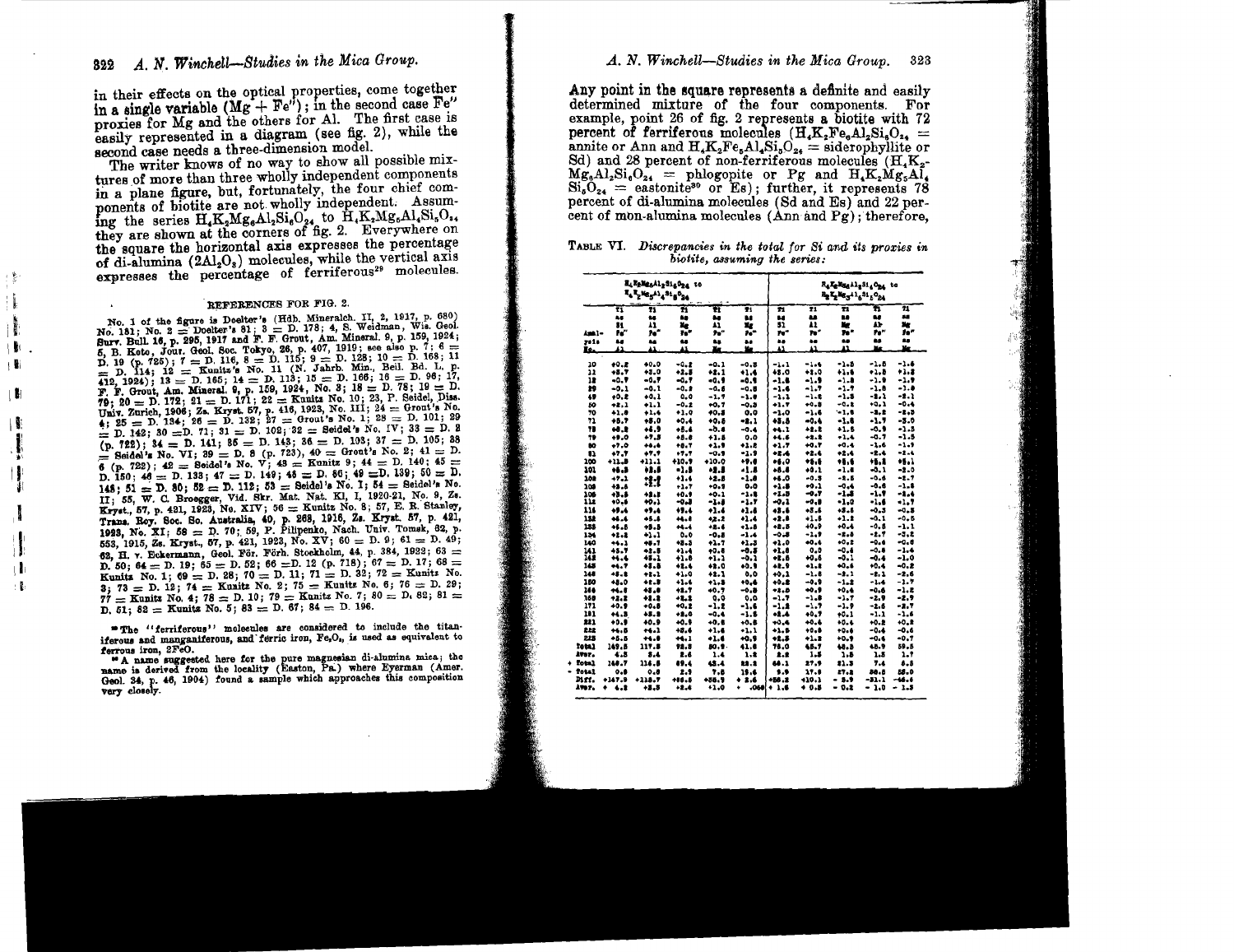it represents 78 percent of 72 percent or 56 percent of Sd, 22 percent of 72 percent or 16 percent of Ann, 28 percent of 78 percent or 22 percent of Es, and 28 percent of 22 percent or 6 percent of Pg.

Besides the chief molecules shown in the figure there are many other molecules present in biotite in limited amount, such as: H.Na, Mg, Al, Si, H.K. Mn, Al, Si, O, and H.K. Mg, Cr, Si, O, other subordinate molecules, whose exact composition is uncertain, may be written tentatively as follows. H.Ca2Mg6Al2Si6O24, H.Ba,Mg.dl,Si.O., K,Mg.dl,Si.O.,F., In fig. 2 the following molecules are also assumed: K,Mg.Ti,Al,Si. O<sub>24</sub> and HK<sub>2</sub>Mg<sub>s</sub>Fe<sup>*m*</sup><sub>3</sub>Al<sub>2</sub>Si<sub>6</sub>O<sub>24</sub>. Finally, all of these molecules may be written also in such a way as to end in  $\mathrm{Si}_5\mathrm{O}_{24}$ 

In the preparation of fig. 2 no attempt has been made to calculate and plot all available analyses since it seemed unnecessary to carry the work beyond the status shown; it is believed that enough points (about 80) have been found to show that nearly all parts of the system are represented in natural crystals although the pure di-alumina types are rare, especially the pure H.K, Mg,-Al, Si<sub>2</sub>O<sub>24</sub>. A careful study of the 240 known analyses has disclosed only 8 which contain too much alumina to belong to this system; it seems reasonable to suggest that in these few cases the excess alumina may be due to impurities or inaccuracies.

In case the biotite series extends from H.K<sub>2</sub>Mg<sub>a</sub>Al<sub>2</sub>-Si<sub>e</sub>O<sub>24</sub> to H<sub>2</sub>K<sub>2</sub>Mg<sub>8</sub>Al<sub>6</sub>Si<sub>5</sub>O<sub>24</sub>, it has been shown that Ti and Fe" proxy for Al; the molecules in which they occur are assumed to be  $H_2K_2Mg_6Ti_2Si_6O_{24}$  and  $H_4K_2Mg_6$ - $Fe'''_{2}Si_{n}O_{24}$ 

There are various objections to the idea that the second term of this series is correct for biotite. First, the molecule last named, which is a corollary of this conception, is unknown in mica in anything like the pure state. Second, very few analyses are known in which  $\widehat{A1_2O_3}$  alone (without Fe") appreciably exceeds the amount in H<sub>4</sub>K<sub>2</sub>Mg<sub>6</sub>Al<sub>4</sub>Si<sub>6</sub>O<sub>24</sub>. Third, a graph can be drawn (see fig. 3) showing the relation between variations in composition and variations in indices of refraction for the system H<sub>4</sub>K<sub>2</sub>Mg<sub>6</sub>Al<sub>2</sub>Si<sub>6</sub>O<sub>24</sub> to H<sub>4</sub>K<sub>2</sub>Mg<sub>5</sub>Al<sub>4</sub>- $\widetilde{\mathrm{Si}_5\mathrm{O}_{24}}$  but for the system  $\mathrm{H}_4\mathrm{K}_2\mathrm{Mg}_6\mathrm{Al}_2\mathrm{Si}_6\mathrm{O}_{24}$  to  $\mathrm{H}_2\mathrm{K}_2\mathrm{Mg}_3$ - $\widetilde{Al}_6S_{16}^*O_{24}$  the relations between these variations can only be shown in a three-dimension model; on some sections through such a (cubic) model the optic data available may be satisfactorily graphed, but the results are unsatisfactory and even contradictory on other sections, as

### TABLE VII. Discrepancies in the total for Mg and its proxies in biotite, assuming the series:

|            |          | H, K, Mg, A1, 251 60 24 | to          |               | <b>He Kelley Al 281 2024</b><br>X21216316316024 | ta           |              |              |              |             |
|------------|----------|-------------------------|-------------|---------------|-------------------------------------------------|--------------|--------------|--------------|--------------|-------------|
|            | Ŧ1       | 71                      | 21          | Ħ             | Ħ                                               | Ħ            | 41           | Ħ            | 71           | ū           |
|            | à.       | 88                      | 58          | â.            | B.S                                             | 88           | -ás          | ã.           | 68           | 26          |
| - اهط      | 81       | AI                      | Мg          | 41            | ×.                                              | 81           | Al           | Жc           | 41           | Xх          |
| yni a      | Że"      | n"                      | h.          | Pe"           |                                                 | h."          | 90°          | To"          | n.           | 75*         |
| ۳o.        | 84       | B.                      | 88          | as.           | 46                                              | 46           | 68           | 88           | 88           | 69          |
|            | u        | 43                      | ш           | Xe            | ī,                                              | ц            | 43           | Ω            | X.           | P.          |
| 10         | 0.0      | 40.8                    | 40.6        | -0,8          | -0.5                                            | $+1.1$       | 61.1         | 41.9         | 41.6         | $+1.7$      |
| 11         | -8.1     | $-4.4$                  | -3.7        | -5.5          | $-2.8$                                          | $-1.4$       | $-5.5$       | $-8.0$       | $-2.8$       | $-2.5$      |
| 12         | +0.0     | 40.5                    | $+0.8$      | $+1.0$        | $+1.0$                                          | $+1.2$       | $+1.9$       | +1.9         | -2.0         | $+1.0$      |
| 29         | +1.6     | +1.9                    | +1.9        | 42.2          | +2.3                                            | $+5.4$       | $+5.4$       | $+5.5$       | $+3.8$       | $+3.6$      |
| 49         | $+1.8$   | $+1.9$                  | +2.0        | 48.7          | +3.8                                            | 43.0         | $+5.2$       | $+3.2$       | $+4.1$       | +4.1        |
| ã0         | -0.1     | $+0.8$                  | +1.0        | $+1.5$        | $+1.1$                                          | +0.8         | +1.6         | 48.1         | ۰. .         | +1.4        |
| 70         | -0.1     | -0.5                    | 40.1        | 40.B          | +1.2                                            | $+2.3$       | $+1.6$       | +5.0         | $+2.4$       | -9.5        |
| 71         | $-7.1$   | -6.1                    | $-2.4$      | -1.6          | +0.1                                            | -5.6         | $-1.6$       | $-0.3$       | -0.8         | $-1.0$      |
| TC.        | -9.1     | $-7.1$                  | $-4.5$      | $-1.7$        | $-0.4$                                          | -4.9         | $-3.0$       | -2.3         | +0.1         | +0.7        |
| 79         | -5.4     | -8.4                    | -2:1        | 41.1          | +5.7                                            | $-0.9$       | $+1.5$       | $-2.3$       | $+1.1$       | $+5.2$      |
| 80         | $-6.8$   | $-5.9$                  | -6.3        | -1:4          | -0.8                                            | -1.2         | -0.2         | $+0.1$       | -1.0         | +2.4        |
| 81         | $-10$ of | $-10.4$                 | -18.4       | -9.5          | =8. S                                           | -1.1         | -8.1         | -1.1         | -6.3         | $-0.5$      |
| 160        | $-9.4$   | $-9.2$                  | -9.0        | -1.1          | -7.9                                            | -4.2         | -3.9         | $-3.3$       | -3.3         | $-3.2$      |
| 101        | $-6.6$   | -2.0                    | $-1.0$      | -2.8          | $+1.3$                                          | $-6.0$       | -0.3         | $+1.6$       | $-0.2$       | $+1.8$      |
| 102        | -7.0     | $-5.6$                  | 40.7        | -3.1          | +1.0                                            | $-6.7$       | $-0.3$       | 72.0         | -0.1         | $+2.0$      |
| 108        | -2.9     | -2.0                    | $-1.0$      | -0.8          | 40.7                                            | $-0.5$       | $+0.6$       | +1.1         | $+1.5$       | 1.9         |
| .108       | -8.5     | -4.2                    | -8.9        | -8.1          | $-0.8$                                          | -8.1         | -1.4         | -0.7         | $-0.3$       | $+0.5$      |
| 118        | -1.9     | -1.5                    | $-1.0$      | 40.2          | $+0.7$                                          | $-1.1$       | -0.8         | $-0.5$       | $+0.3$       | $+0.5$      |
| 116        | -9.8     | -8.8                    | $-0.8$      | -1.0          | -1.0                                            | $-8.0$       | $-3.0$       | $-3.0$       | $+0.9$       | $+0.9$      |
| 152        | -9.4     | -8.6                    | -7.8        | $-6.2$        | $-4.4$                                          | $+5.7$       | -4.5         | $+1.1$       | -2.8         | -2.5        |
| 185        | $-3.2$   | $-2.2$                  | $-1.1$      | $+0.7$        | +1.7                                            | 40.8         | -2.4         | $+2.9$       | $+5.9$       | $+4.4$      |
| 184        | -6.5     | -5.4                    | $-1.5$      | -3.9          | -2.8                                            | -3.9         | -2,3         | -1.7         | -1.6         | $-1.0$      |
| 140        | -4.7     | -4.3                    | $-5.9$      | -2.4          | -1.9                                            | -1.5         | -0,9         | -0.7         | -0.0         | $+0.3$      |
| 141        | $-3.5$   | -2.4                    | $-1.2$      | -0.7          | $+0.5$                                          | -1.6         | 40.Z         | $+0.7$       | +1.0         | $+1.5$      |
| 142        | -4.3     | -3.0                    | $-1 - 7$    | -1.1          | +0.2                                            | -2.5         | $-0.5$       | $+0.1$       | $+0.5$       | $+1.1$      |
| 148        | -6.0     | -5.9                    | $-2.7$      | -2.4          | -1.2                                            | $-8.2$       | -1.5         | $-0.9$       | $-0.7$       | -0.2        |
| 148        | -3.8     | -2.7                    | $-1.6$      | -1.6          | -0.6                                            | $-0.6$       | $+1.0$       | $+1.6$       | $+1.5$       | $+2.1$      |
| 150        | -3.3     | $-2.6$                  | $-1.9$      | $-2.6$        | -0.9                                            | $-0.5$       | 40.5         | $+0.9$       | $+1.0$       | $+1.4$      |
| 166        | -4.5     | -3.2                    | $-2 - 2$    | -9.2          | $+0.9$                                          | -1.9         | $-0.3$       | +0.2         | +1.1         | -1.7        |
| 165        | $-0.1$   | -0.1                    | -0.1        | $+2 - 1$      | +2.1                                            | +8.8         | +3.0         | $+5.1$       | +4.9         | +1.9        |
| 171        | -3.8     | -5.2                    | $-2.5$      | -1.4          | $-1.1$                                          | $-1.5$       | -0.9         | $-0.8$       | -0.0         | $-0.1$      |
| 181        | $-5.5$   | -4.3                    | $-3.2$      | $-0.8$        | +0.4                                            | $-3.5$       | -1.0         | $-1.2$       | 0.0          | +0.5        |
| 221        | $-0.8$   | $-0.8$                  | -0.0        | -0.3          | $-0.3$                                          | $-0.2$       | -0.2         | $-0.2$       | 0.0          | 0.0         |
| 222        | -4.2     | -3.7                    | $-5.5$      | -1.2          | -0.9                                            | -1.1         | $-0.4$       | $-0.1$       | 40.8         | +1.2        |
| 223        | -4.5     | $-3.8$                  | -2.9        | $-0.5$        | $+0.1$                                          | $-1.1$       | 0.0          | $+0.3$       | $+1.5$       | $+1.9$      |
| Total      | 158.6    | 129.4                   | 105.4       | 64.9          | 55.0                                            | 92.8         | 60.4         | 61.2         | 54.4         | 54.9        |
| rotal .    | 1:1      | $\frac{5}{6}$           | 3.0         | 1.8           | 1.5                                             | 2.6          | 1.7          | 1.7          | 1.5          | 1.6         |
| Potal<br>٠ | 154.4    | 125.8                   | 8.7<br>94.7 | 14.4<br>60. S | 24.5<br>28.3                                    | 22.3<br>70.5 | 24.5<br>56.9 | 36.9<br>24.S | 42.0<br>12.4 | 55.2<br>9.7 |
| ntr.       | -180.0   | $-113.2$                | $-06.0$     | -36.1         | - 4.0                                           | -48.2        | -11.4        | +12.6        | +29.6        | $+45.5$     |
| 19.        | $4 - 2$  | -5.3                    | -8.5        | -1.0          | 0.1                                             | $-1.4$       | - 0.8        | $+ 0.4$      | $+ 0.8$      | $+1.3$      |

deduced from all available data. For these reasons no graphs of this system are presented.

For the system  $H_4K_2Mg_6Al_2Si_6O_{24}$  to  $H_4K_2Mg_6Al_4Si_5$ - $O_{24}$  all available data showing the relations between com-

 $\frac{1}{2}$